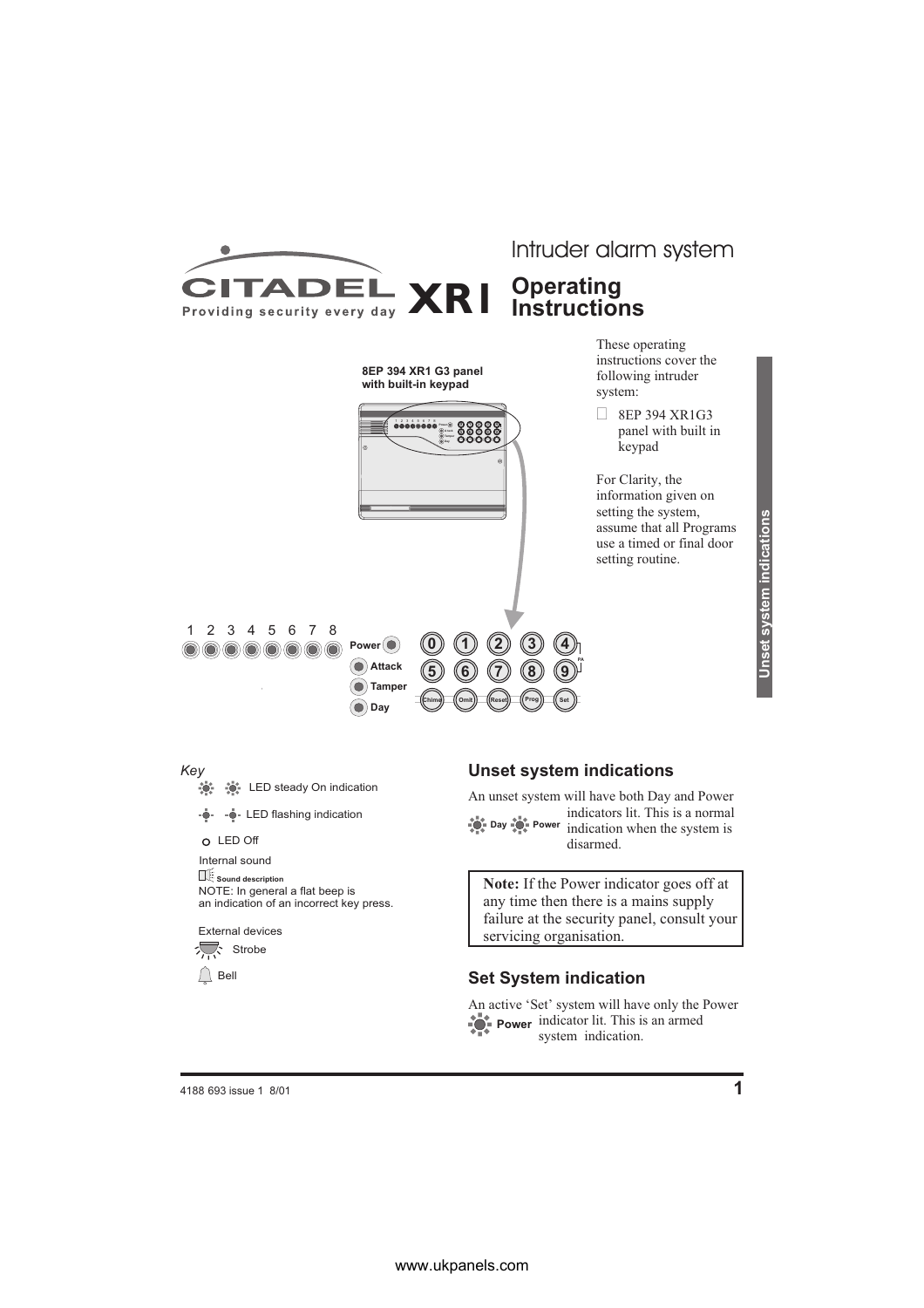| Contents                                           |
|----------------------------------------------------|
| Unset system indications<br>1                      |
| Set System indication<br>1                         |
| Access codes<br>$\overline{c}$                     |
| How to operate Personal Attack - - - - - - 2       |
| How to unset system in alarm - - - - - - - -       |
| Programs 1, 2 and 3<br>2                           |
| 3<br>How to set the system (on program 1) - $-$ -  |
| Push to Set Switch<br>3                            |
| 3<br>Keyswitch Set                                 |
| 3<br>Faults during setting                         |
| How to unset the system (turn off) $- - - - 3$     |
| How to set program1,2 or $3 - - - - - - - - - - 3$ |
| How to Quick set - - - - - - - - - - - - - - 4     |
| How to Omit zone(s) on setting system - - - 4      |
| Fire Alarm<br>4                                    |
| How to set Chime Zones $- - - - - - - - - 4$       |
| Operator's Program mode<br>5                       |
| 5<br>To exit operation at any time                 |
| How to enter Operator's program mode $-5$          |
| How to view the events $log - - - - - - - - - 5$   |
| How to create/omit User 2 code - - - - - - - 6     |
| How to change current user code - - - - - - - 6    |
| How to carry out Alarm and Walk tests- - - 7       |
| Servicing organisation details<br>7                |
| Quick Reference<br>8                               |

### **Access codes**

There are two User codes used in the system, both are 4 digit and can be set to any number from 0000 to 9999, signified by:

 $(n)$   $(n)$   $(n)$   $(n)$ 

The user 1 and 2 codes have the same operation for testing, Setting and Unsetting, but user 1 code which is usually considered to be the Managers code has the authority to add, change or delete the user 2 code.

User 1 code 0123 factory set

User 2 code not programmed.

### **How to operate Personal Attack**

Personal Attack buttons on the keypad are used to activate the alarm, irrespective of whether the system is armed or not.

Press Simultaneously:



### <span id="page-1-0"></span>**Operating instructions Citadel XR1 G3 Intruder system**

### **How to unset system in alarm**

Enter your code. Entering the code will turn the alarm off and the cause of the alarm will be displayed. After investigation press Reset to clear the indication.



 $\stackrel{\bullet}{\bullet}$  **FIRST ZONE IN ALARM** 

**OTHER ZONES IN ALARM** 

**Reset ALL ZONE** Investigate the Alarm

Strobe Off

**Day** 

**Note:** If the alarm indication does not clear, then the system may need to be reset by the installation engineer, contact your installer for further information.

## **Programs 1, 2 and 3**

The panel uses 3 Part Set routines known as Programs. In each Program the exit mode can be changed and the zone may be set up to have a different function.

The examples below show how 3 typical Programs could be used in a house.

**Program 1** To arm all of the zones and become Set as the user leaves the property and closes the final door.

**Program 2** To protect the perimeter of the property in the evening and become Set after say 20 seconds.

**Program 3** To protect the downstairs areas of the house at night and become Set silently.

The above are purely examples. The installer has the ability at the programming stage to configure all the circuits to the customer's exact requirements.

**2** 4188 693 issue 1 8/01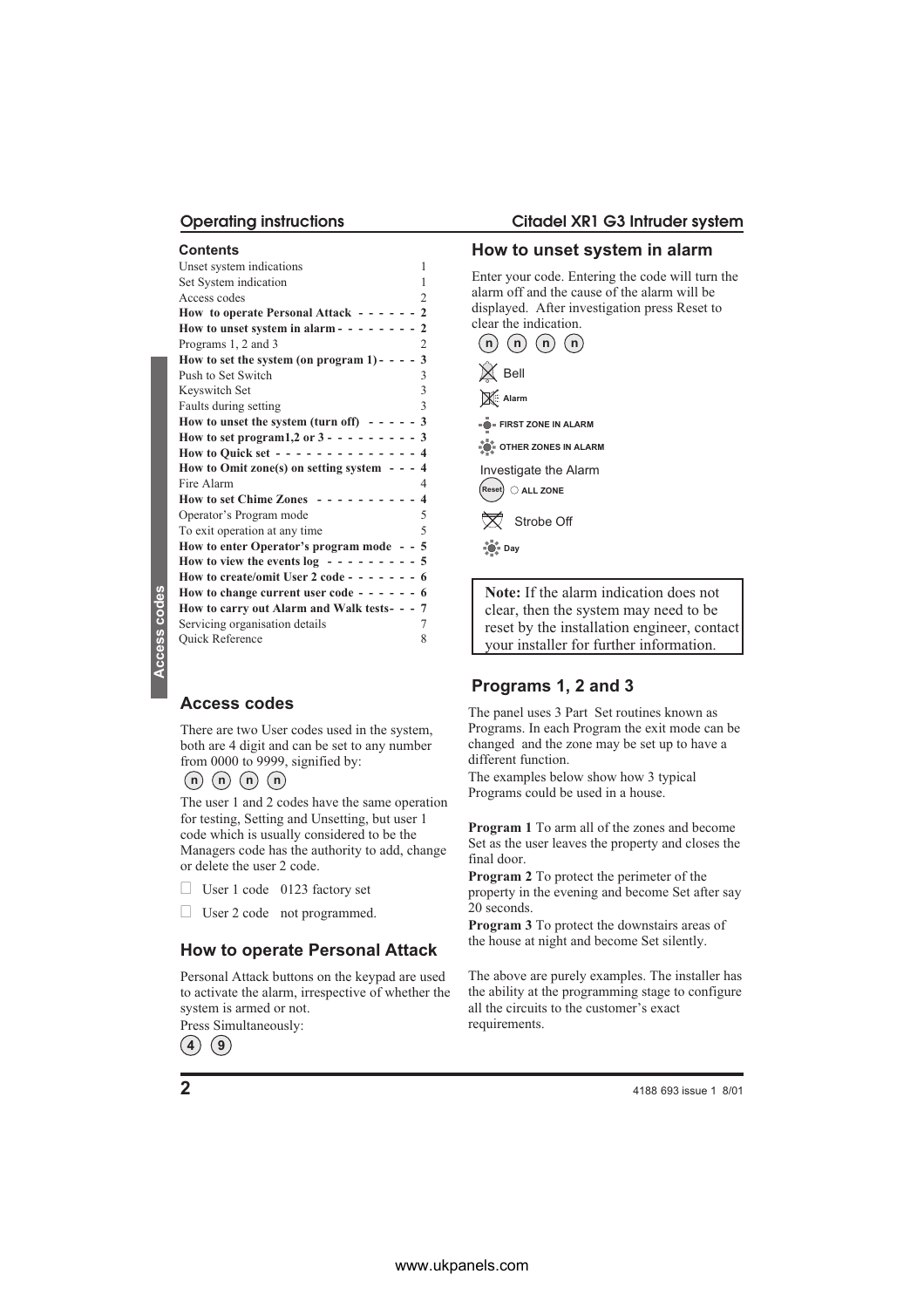### <span id="page-2-0"></span>**Citadel XR1 G3 intruder system Operating instructions**

### **How to set the system (on program 1)**

The green Day indicator should be showing.



### **Push to Set Switch**

In some systems a Push to Set switch may be fitted outside the premises near to the main exit door. This should be used to complete the setting procedure once the building has been vacated. As the switch is operated, the exit beep tone will stop and a chime tone will be produced to acknowledge setting.

beep tone stops.

# **Keyswitch Set**

Your system may have been fitted with a remote keyswitch. This can be used as an alternative to arming the system with a code and will set Program 1.

Where a keyswitch is used it may be necessary on occasions to allow it to catch up with the system. For example if the alarm was set with a code, to Unset with the keyswitch, it would have to be momentarily turned to Set then returned to Unset.

# **Faults during setting**

If the system is not clear when you try to Set it, the sounder will produce an open zone tone and the fault will be displayed. Either re enter your code to turn off and investigate or omit the faulty zone(s) from the system.

4188 693 issue 1 8/01 **3**

### **How to unset the system (turn off)**

On entering the premises an entry beep tone come on. Enter your code, the green Day indicator is lit. The system is unset and disarmed.



# **How to set program 1,2 or 3**

The green Day indicator should be showing.

Enter your code number and the exit beep tone will start. Press the Prog key and the exit tone will stop. Press 1, 2 **Prog ZONE 1-3 Exit beep** or 3 for the required program, the sounder will beep to **n n n n Day**  $(1)$   $(2)$  or  $(3)$ **Day Exit beep Exit beep 10 seconds insistent beeps**

acknowledge the program number. The exit beep tone will start

and you should leave by the approved route. The system will Set as the beep tone stops.

It is important that you follow the correct procedure when setting the system. After leaving the protected area it is absolutely essential that you wait until the exit tone stops, before assuming the system has set.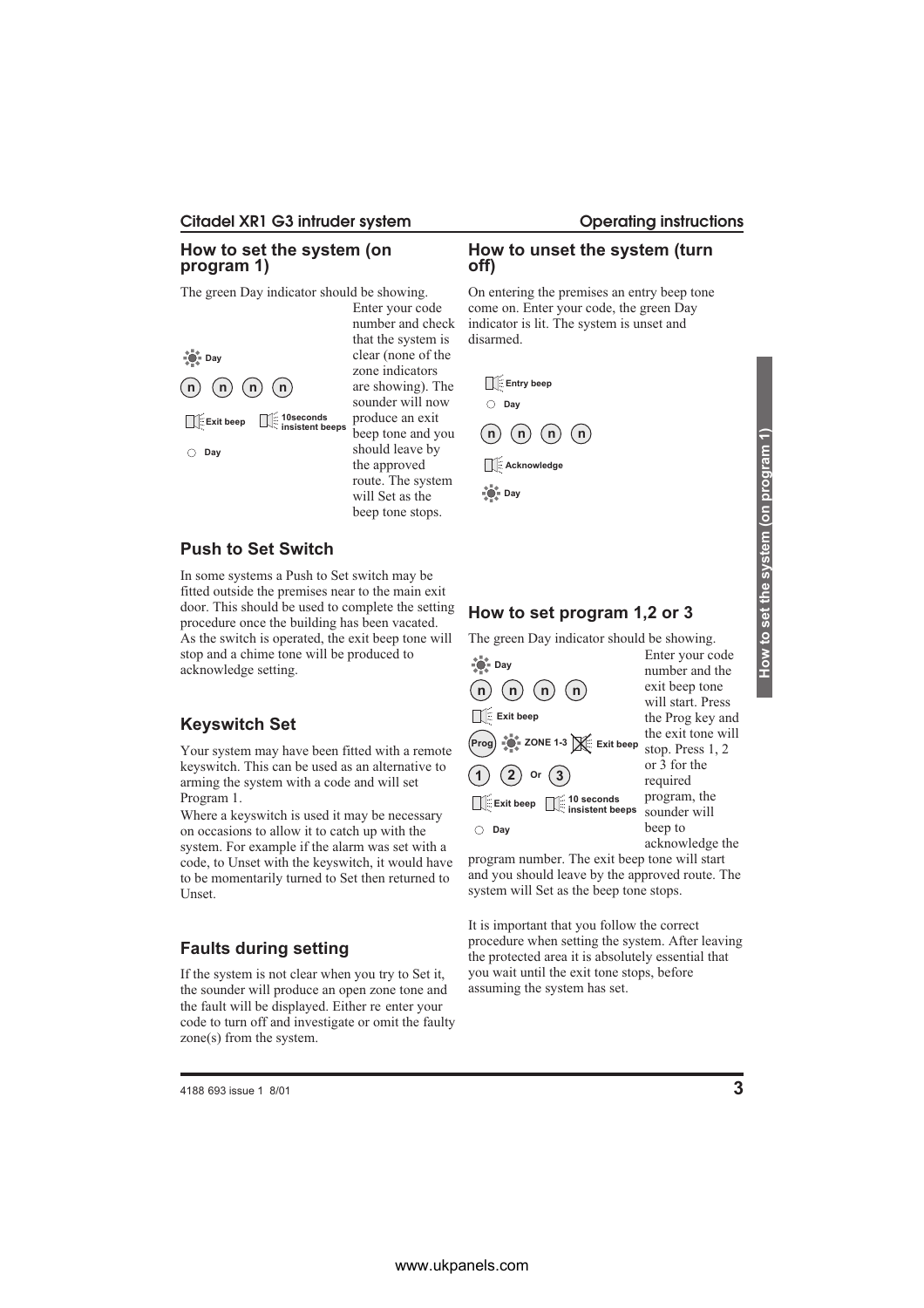### <span id="page-3-0"></span>**Operating instructions Citadel XR1 G3 Intruder system**

## **How to Quick set**

During the exit period (on entering User code)

Set the system or  $\bullet$  Day

**Set**

the system may be Set quickly by pressing Set. This removes the exit time period. Set a Program

> If you omit zones and require Quick Set, you will need to press Set twice.

> > program press OMIT, the exit tone will stop and zones that are about to be armed will be displayed. Key in the zone number(s) to be omitted which will flash to confirm selection. Zone indicators which show steady are still about to be armed. When the selection is complete press Set and the exit tone will start.

**Day** 5 seconds **insistent beeps**

# **How to Omit zone(s) on setting system**

During the exit period after entering User code and selecting a

**Day** Set the system or Set a Program and while the system is setting:

**Omit ZONE(S) TO BE ARMED Exit beep**

 $\binom{n}{n}$  Press the zone(s) to be omitted

 $\stackrel{\bullet}{\bullet}$  = ZONE(S) TO BE OMITTED

**Set**

**How to Quick set**

How to Quick set

**Exit beep 10 seconds insistent beeps Day**

If a zone refuses to be omitted, it may be because the engineer has programmed the panel to prevent you from turning off the zone. If in doubt ask your installer for advice.

## **Fire Alarm**

The fire zone will operate on detection of a fire, whether the system is Set or Unset, when configured as a 24 hour zone, and cause a distinctive internal sounder tone. The external sounders will pulse on and off at 2 second intervals and zone indicator will flash to attract attention.

### **How to set Chime Zones** Example: To set zone 3 and 4 to chime, Press:

**Day**  $(3) (4)$ 

**Chime Timeout after 5 seconds if no selection is made**



Chime is a low security monitoring system for use when the system is Unset. When a zone that is set to chime is operated, the internal sounder will produce a low volume two stage warning tone and the Zone indicator will show. The indicator may be cancelled by pressing Reset. Chime is particularly useful in a shop to warn of a customer presence or in a house to warn that a door or particular area has been accessed.

Any zone may set to be on or off chime by pressing the CHIME key and then keying in the required zone number(s). Key 0 to cancel all zones from chime. After a few seconds the system will automatically return to the Day mode.

**4** 4188 693 issue 1 8/01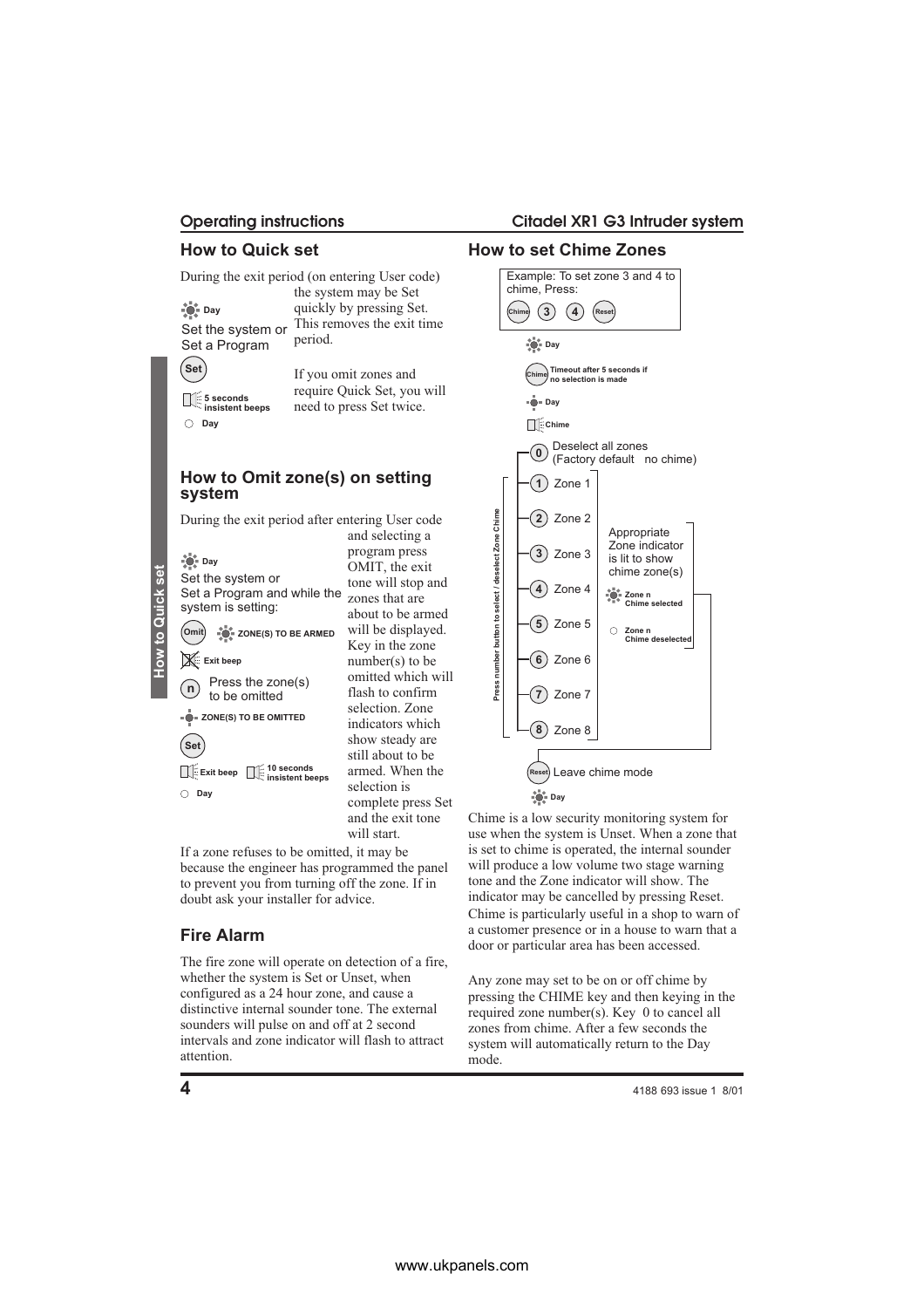# <span id="page-4-0"></span>Citadel XR1 G3 intruder system<br> **Operating instructions**

## **Operator's Program mode**

The information below shows the programmable options available and how to change them.

Once the operator program mode has been accessed, each section may be changed in any order. As each operation is completed the system will automatically return to top level of program mode.

**Note:** When programming the system should be in the Day mode, with the Day and Power indicators lit.

## **To exit operation at any time**

On pressing the Reset key you will quit the current level of operation.

**Reset** Quit the current function Leave Engineering menu Down one menu level

### **How to enter Operator's program mode**



## **How to view the events log**

The panel can hold up to 8 previous events which can be scrolled automatically or manually. The automatic scroll starts with the newest event ( number 8) to the oldest one ( number 1).



Automatic event scroll Starting from event 1 to 8 **Tamper**

| alarm.<br>View event 3<br>Flashing indicates<br>the first zone in<br>View event 4<br>alarm.<br>Day indicates<br>View event 5<br>status of panel<br>at the time of alarm<br>View event 6<br>6<br>View event 7<br>View event 8<br>8<br>(Newest event)<br><sub>Chime</sub> Resume<br>automatic scroll |  |  |  |  |  |  |
|----------------------------------------------------------------------------------------------------------------------------------------------------------------------------------------------------------------------------------------------------------------------------------------------------|--|--|--|--|--|--|
| Reset) Stop event scroll / view $\bullet$                                                                                                                                                                                                                                                          |  |  |  |  |  |  |

Leave program mode

**Day Acknowledge Tamper**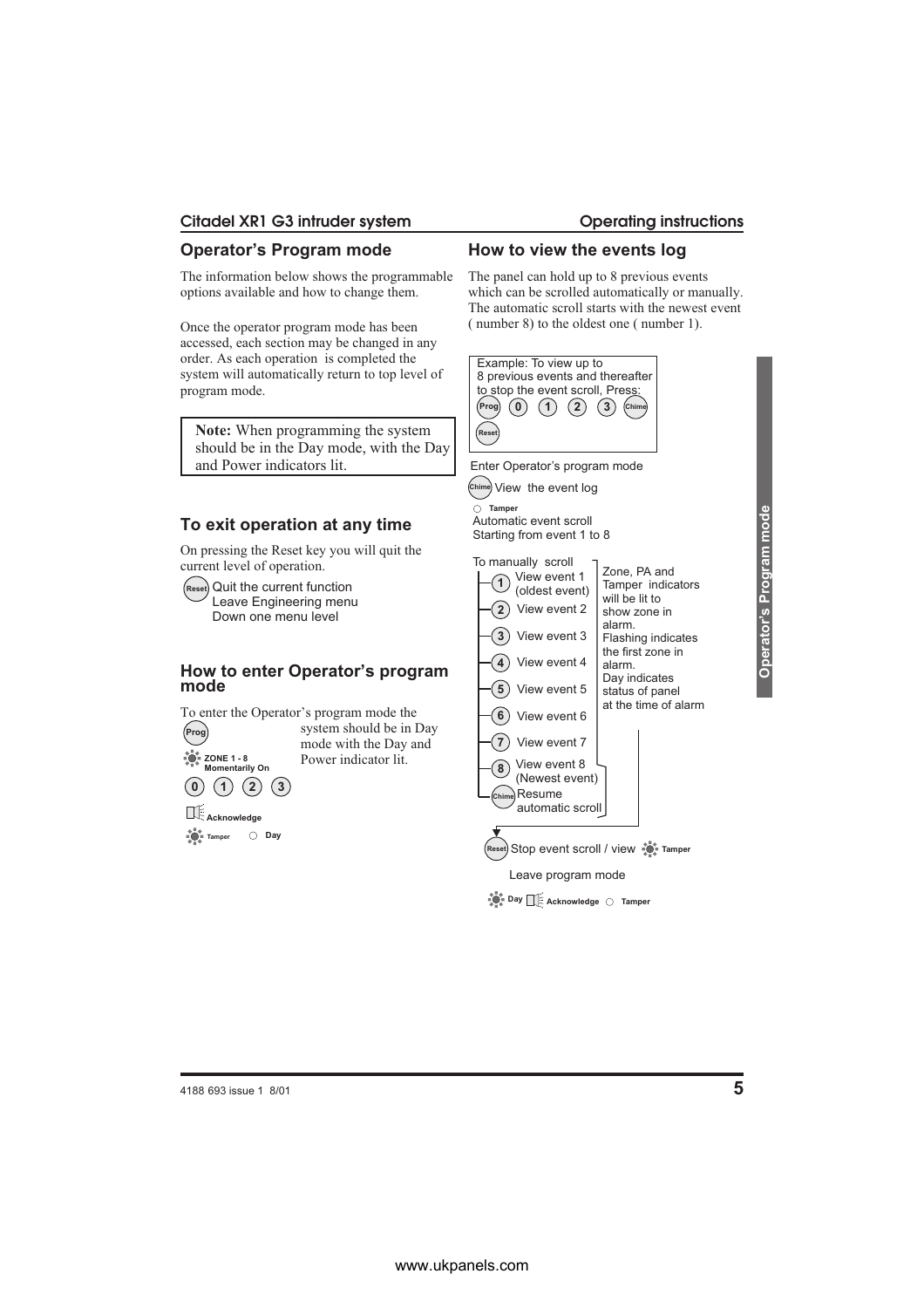# <span id="page-5-0"></span>**Operating instructions Citadel XR1 G3 Intruder system**

# **How to create/omit User 2 code**

User 1 code which is usually considered to be the Managers code has the authority to add, change or delete the user 2 code.



**Reset** Leave program mode

**Day Tamper Acknowledge**

# **How to change current user code**

You can change the current user 1 or user 2 code for security reason.

| Example: To change user 1<br>code from 0123 to 7777, Press: |                   |  |         |  |  |
|-------------------------------------------------------------|-------------------|--|---------|--|--|
| Prog) (0) (1) (2) (3)                                       | $(7)$ $(7)$ $(7)$ |  | (Reset) |  |  |
| Enter Operator's program mode                               |                   |  |         |  |  |

Change the code of Current user (either User 1 or User 2) **<sup>8</sup> Attack** 

**2001 ZONE 1-4** 



Current user new code **NOTE** - The sounder will produce a flat beep if code is rejected.

**Rising beeps**

**ZONE 1-4 NOTE** - Factory default code for User 2 is not programmed

**Reset** Leave program mode **Attack**



**6** 4188 693 issue 1 8/01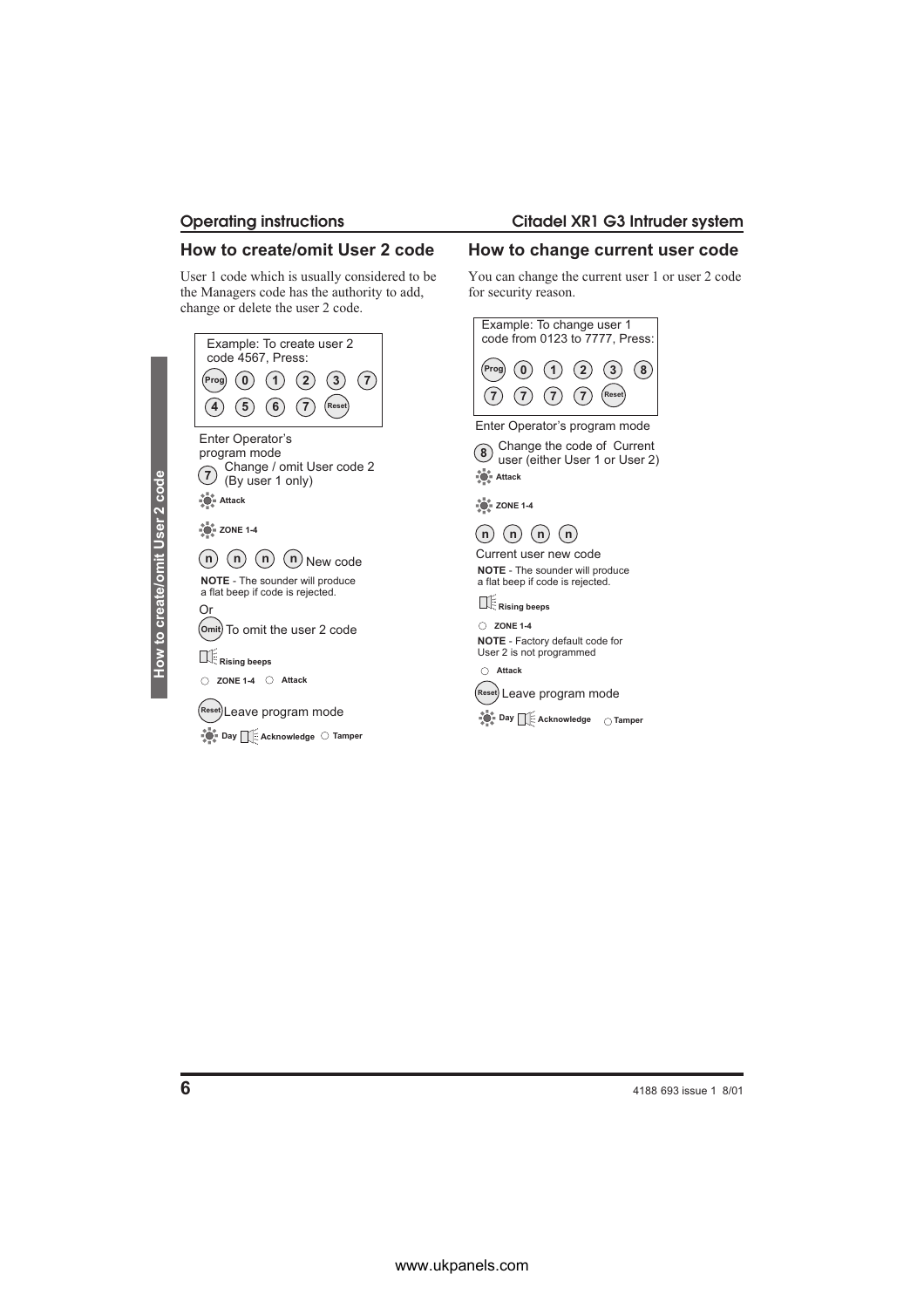### <span id="page-6-0"></span>Citadel XR1 G3 intruder system<br> **Citadel XR1 G3 intruder system**<br> **Operating instructions**

## **How to carry out Alarm and Walk tests**

The alarm test function allows you to test the Strobe, Bell, Low and High volume sounders of the system.

The walk test function allows each detector to be checked in order to verify that they are functioning correctly.

### **Servicing organisation details**

Servicing organisation name:

Telephone number:

Date of installation:

Account Number:

Installation Date:

Example: To start bell test and thereafter to stop bell test<br> $\begin{pmatrix} \n\text{Prog} & \n\text{①} & \n\text{①} & \n\text{②} & \n\end{pmatrix}$ **Prog 0 1 2 3 0 3 0 Reset Reset** Enter Operator's program mode **0** Alarm test Press zero to turn off **Attack** options 2,3,4 and 5 before selecting a new one **2**) Strobe test  $\sqrt{ }$  Strobe On  $\mathbb{P}^*$  Pay **3** Bell test  $\int$  Bell on  $\phi$  bay How to carry out Alarm and Walk tests **How to carry out Alarm and Walk tests** Low volume sounder **4** internal low volume sound **Day 5**) High volume  $\Box$  internal high  $\Box$  Strobe On  $\mathcal{P}$  Day<br>volume sound  $\Box$ **6** Walk test Strobe **(O** Day  $x1$  for zone 1 x2 for zone 2 | x4 for zone 4 **Appropriate zone lights are lit(latched) Zones** flat x1 for zone 5 **0** OFF **Day** flat x2 for zone 6  $\downarrow$ | flat x4 for zone 8 **Reset** Exit current level  $\circ$  Attack Rapid for PA **Attack Reset** Leave program mode Rapid for Tamper  $-\frac{1}{2}$ **Tamper Day Tamper Acknowledge** Bell Time:

### Bell delay

| Area<br>protected | Program | Program<br>2 | Program<br>3 |
|-------------------|---------|--------------|--------------|
| Zone 1            |         |              |              |
| Zone 2            |         |              |              |
| Zone 3            |         |              |              |
| Zone 4            |         |              |              |
| Zone 5            |         |              |              |
| Zone 6            |         |              |              |
| Zone 7            |         |              |              |
| Zone 8            |         |              |              |

T Timed (Entry/Exit Zone)

TI Time Inhibited (Access zone to keypad)

I Immediate (All zones armed to give full alarm)

4188 693 issue 1 8/01 **7**

www.ukpanels.com